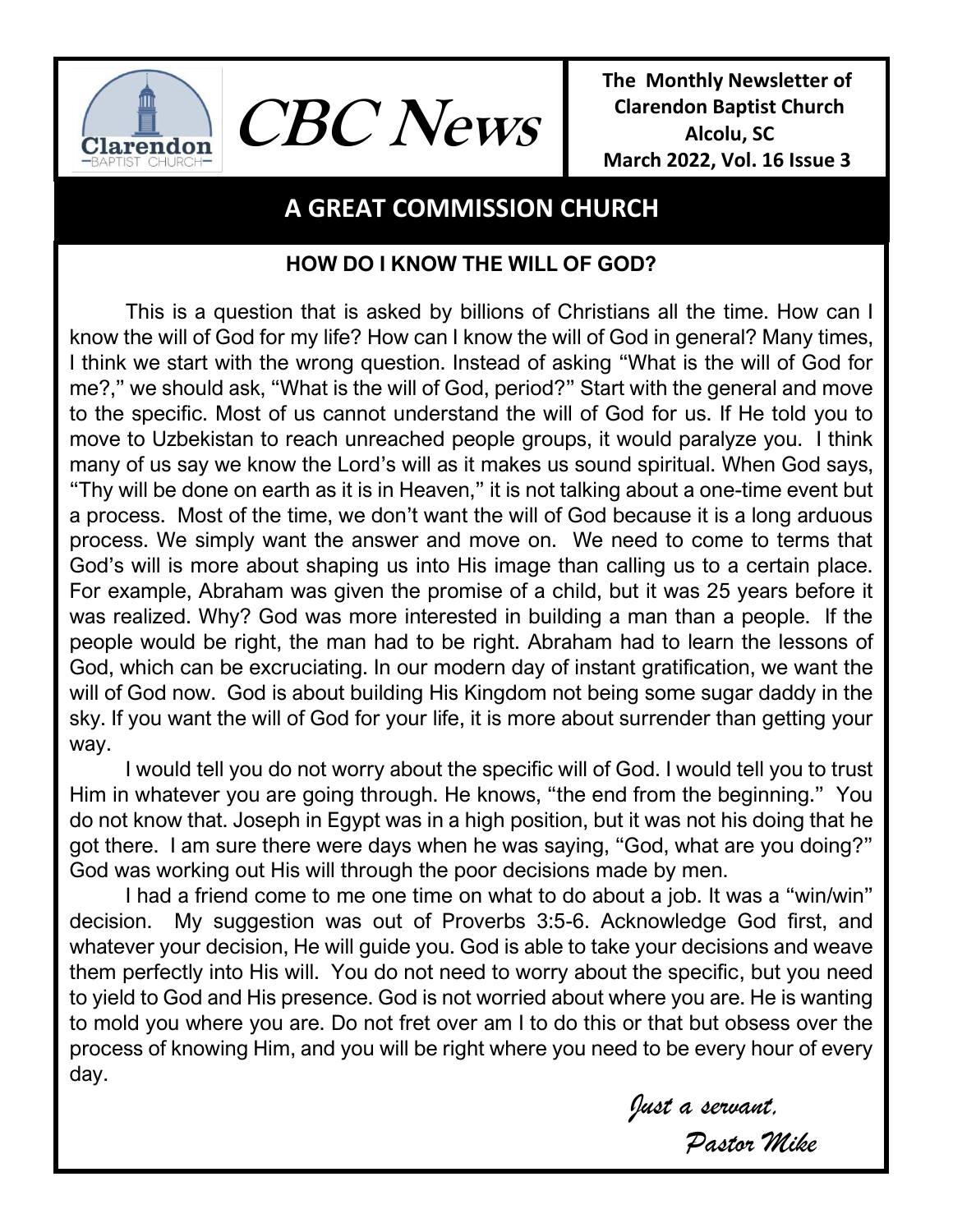| <b>Building Attendant: Dr. Robert Etheridge</b>                                                                                                                                                                                                                                                                                                                                                                                                                                                |  |                                                                                                                                                                                                                                                                                     | <b>Calendar of Events</b>                                                                                                                                                                                                                                                                                                    |                                                                                                                                                                                                                                                                                                                              | <b>Happy Birthday</b> |
|------------------------------------------------------------------------------------------------------------------------------------------------------------------------------------------------------------------------------------------------------------------------------------------------------------------------------------------------------------------------------------------------------------------------------------------------------------------------------------------------|--|-------------------------------------------------------------------------------------------------------------------------------------------------------------------------------------------------------------------------------------------------------------------------------------|------------------------------------------------------------------------------------------------------------------------------------------------------------------------------------------------------------------------------------------------------------------------------------------------------------------------------|------------------------------------------------------------------------------------------------------------------------------------------------------------------------------------------------------------------------------------------------------------------------------------------------------------------------------|-----------------------|
| <b>Nursery</b><br>3.6<br>Patti Odom<br>Kim Gardner<br>3.13<br>3.20<br><b>Crystal Thompson</b><br>3.27<br>Betsy Jordan<br><b>Counting Committee</b><br>3.6<br>Dr. Robert Etheridge, Tommy Geddings<br>Tabitha Gardner, Jodi Thompson<br>3.13<br>3.20<br>Jewell Brown, Amy Chappell<br>Betsy Jordan, Patti Odom<br>3.27<br><b>Ushers</b><br>3.6<br>Aaron, Grainger, & Wyatt Powell<br>3.13<br>Bryce, Chris, & Reid Jordan<br>3.20<br>Reese & Stacey McInnis<br>3.27<br>Tom Chappell, Jay Gardner |  | Ladies Bible<br>3<br>Study (LBS), 6 PM<br><b>Adult Couples</b><br>Classroom<br>Men's Supper,<br>7 PM, CBC FH<br>6-12 Week of Prayer<br>for North<br>American<br><b>Missions</b><br><b>Deacons Meet</b><br>8<br>7 PM<br>10 LBS, 6 PM<br>17 LBS, 6 PM<br>24 LBS, 6 PM<br>31 LBS, 6 PM |                                                                                                                                                                                                                                                                                                                              | 6<br>Elizabeth Ann<br>Geddings<br><b>Effie Russell</b><br>7<br>Kathy Lee<br>8<br>10 Maybin Gardner<br>16 Lani-Grace Powell<br>25 Christian Hussey<br>27 Karen DeCosta<br>29 Chuck Goff<br>Dale Thomas<br>Please call the church<br>office if we have<br>missed your birthday<br>so that we can add<br>your name to the list. |                       |
| <b>PRAYER MINISTRY</b>                                                                                                                                                                                                                                                                                                                                                                                                                                                                         |  |                                                                                                                                                                                                                                                                                     | <b>Family Night Schedule</b>                                                                                                                                                                                                                                                                                                 |                                                                                                                                                                                                                                                                                                                              |                       |
| <b>CBC Members</b><br>Johnny Baker, Jennie DuRant,<br>Valorie Evans, Dan McInnis,<br>VeLinda Reynolds, Ray Richburg,<br>Shaun Richburg, *Berneice Smith                                                                                                                                                                                                                                                                                                                                        |  |                                                                                                                                                                                                                                                                                     | Youth Schedule<br>Mar <sub>6</sub><br>Nancy McInnis ~ Not A Fan: Sess. 6<br><b>Mar 13</b><br>Wrap Party for Not A Fan<br><b>Kim Gardner</b><br>Mar 20<br>Mar 27<br>Dee Dee Horton                                                                                                                                            |                                                                                                                                                                                                                                                                                                                              |                       |
| May God give you  for every storm, a<br>rainbow; for every tear, a smile; for every<br>care, a promise; and a blessing in each trial.<br>For every problem live sends, a faithful<br>friend to share; for every sigh, a sweet song;<br>and an answer for each prayer.<br><b>FAITH PROMISE MISSIONARY</b>                                                                                                                                                                                       |  |                                                                                                                                                                                                                                                                                     | Children Schedule<br>Will meet at 5:45 pm<br>Mar <sub>6</sub><br>Will meet at 5:45 pm<br>Mar 13<br>Will meet at 5:45 pm<br>Mar 20<br>Mar 27<br>Will meet at 5:45 pm<br><b>Summer Camps</b><br>Camp fundraisers will be announced soon.<br>We are looking forward to helping our<br>Children & Youth get to camp this summer! |                                                                                                                                                                                                                                                                                                                              |                       |
| <b>Chip Atkinson</b><br><b>Crossover Global</b><br>PO Box 211755<br>Columbia, SC 29221<br>(803) 691-0688<br>c.atkinson@<br>crossoverglobal.net                                                                                                                                                                                                                                                                                                                                                 |  | "Never Mind, March"<br>By Annette Wynne<br>Never mind, March, we know<br>When you blow<br>You're not really mad<br>Or angry or bad:<br>You're only blowing the winter away<br>To get the world ready for April and May.                                                             |                                                                                                                                                                                                                                                                                                                              |                                                                                                                                                                                                                                                                                                                              |                       |